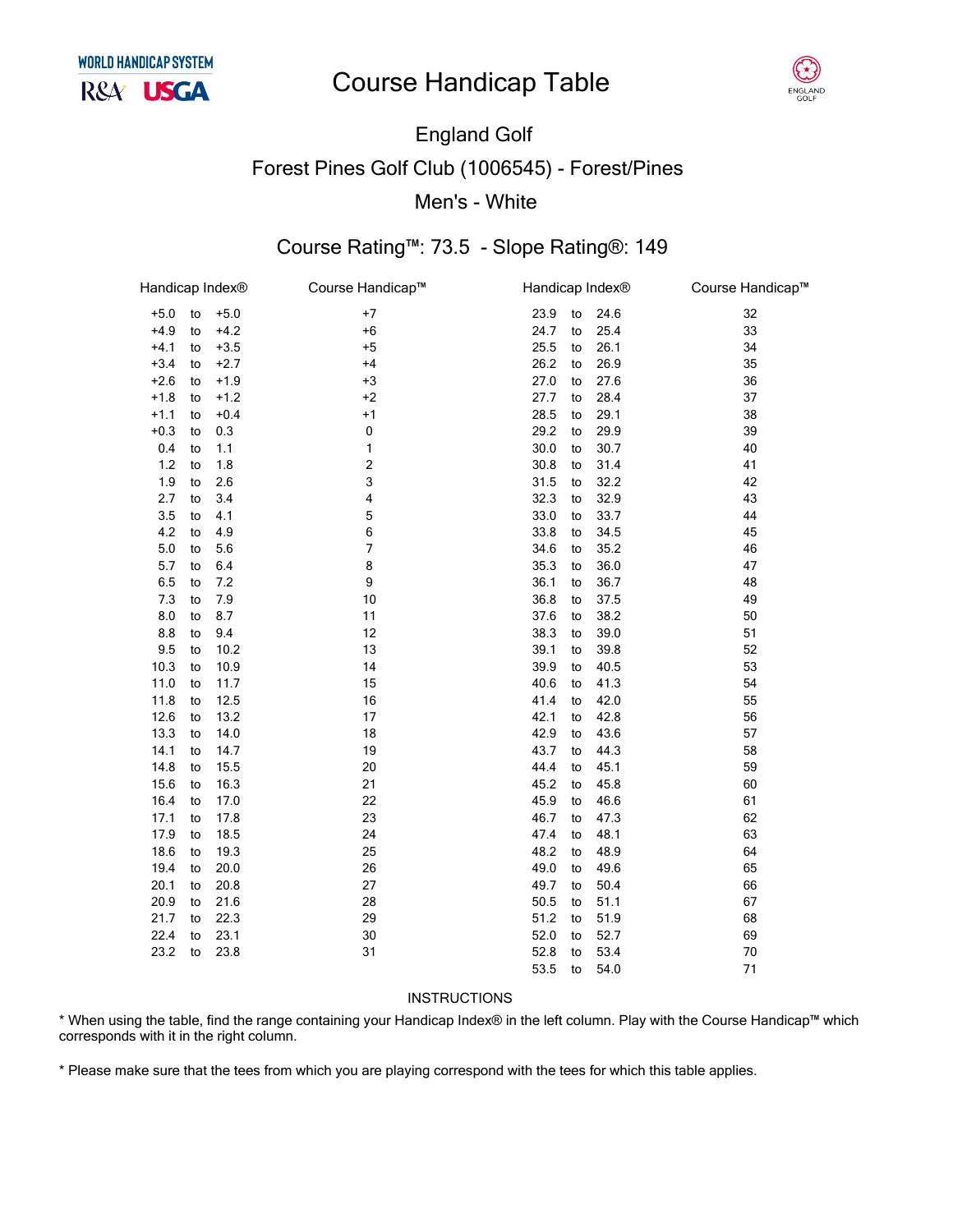# **Course Handicap Table**



### England Golf Forest Pines Golf Club (1006545) - Forest/Pines Men's - Yellow

### Course Rating™: 72.4 - Slope Rating®: 141

| Handicap Index® |    |        | Course Handicap™         | Handicap Index® |    |      | Course Handicap™ |
|-----------------|----|--------|--------------------------|-----------------|----|------|------------------|
| $+5.0$          | to | $+4.5$ | $+6$                     | 24.5            | to | 25.2 | 31               |
| $+4.4$          | to | $+3.7$ | $+5$                     | 25.3            | to | 26.0 | 32               |
| $+3.6$          | to | $+2.9$ | $+4$                     | 26.1            | to | 26.8 | 33               |
| $+2.8$          | to | $+2.1$ | $+3$                     | 26.9            | to | 27.6 | 34               |
| $+2.0$          | to | $+1.3$ | $+2$                     | 27.7            | to | 28.4 | 35               |
| $+1.2$          | to | $+0.5$ | $+1$                     | 28.5            | to | 29.2 | 36               |
| $+0.4$          | to | 0.4    | 0                        | 29.3            | to | 30.0 | 37               |
| 0.5             | to | 1.2    | 1                        | 30.1            | to | 30.8 | 38               |
| 1.3             | to | 2.0    | $\sqrt{2}$               | 30.9            | to | 31.6 | 39               |
| 2.1             | to | 2.8    | 3                        | 31.7            | to | 32.4 | 40               |
| 2.9             | to | 3.6    | $\overline{\mathbf{4}}$  | 32.5            | to | 33.2 | 41               |
| 3.7             | to | 4.4    | 5                        | 33.3            | to | 34.0 | 42               |
| 4.5             | to | 5.2    | 6                        | 34.1            | to | 34.8 | 43               |
| 5.3             | to | 6.0    | $\overline{\phantom{a}}$ | 34.9            | to | 35.6 | 44               |
| 6.1             | to | 6.8    | 8                        | 35.7            | to | 36.4 | 45               |
| 6.9             | to | 7.6    | 9                        | 36.5            | to | 37.2 | 46               |
| 7.7             | to | 8.4    | 10                       | 37.3            | to | 38.0 | 47               |
| 8.5             | to | 9.2    | 11                       | 38.1            | to | 38.8 | 48               |
| 9.3             | to | 10.0   | 12                       | 38.9            | to | 39.6 | 49               |
| 10.1            | to | 10.8   | 13                       | 39.7            | to | 40.4 | 50               |
| 10.9            | to | 11.6   | 14                       | 40.5            | to | 41.2 | 51               |
| 11.7            | to | 12.4   | 15                       | 41.3            | to | 42.0 | 52               |
| 12.5            | to | 13.2   | 16                       | 42.1            | to | 42.8 | 53               |
| 13.3            | to | 14.0   | 17                       | 42.9            | to | 43.6 | 54               |
| 14.1            | to | 14.8   | 18                       | 43.7            | to | 44.4 | 55               |
| 14.9            | to | 15.6   | 19                       | 44.5            | to | 45.2 | 56               |
| 15.7            | to | 16.4   | 20                       | 45.3            | to | 46.0 | 57               |
| 16.5            | to | 17.2   | 21                       | 46.1            | to | 46.8 | 58               |
| 17.3            | to | 18.0   | 22                       | 46.9            | to | 47.6 | 59               |
| 18.1            | to | 18.8   | 23                       | 47.7            | to | 48.4 | 60               |
| 18.9            | to | 19.6   | 24                       | 48.5            | to | 49.2 | 61               |
| 19.7            | to | 20.4   | 25                       | 49.3            | to | 50.0 | 62               |
| 20.5            | to | 21.2   | 26                       | 50.1            | to | 50.8 | 63               |
| 21.3            | to | 22.0   | 27                       | 50.9            | to | 51.6 | 64               |
| 22.1            | to | 22.8   | 28                       | 51.7            | to | 52.4 | 65               |
| 22.9            | to | 23.6   | 29                       | 52.5<br>53.3    | to | 53.2 | 66               |
| 23.7            | to | 24.4   | 30                       |                 | to | 54.0 | 67               |

#### **INSTRUCTIONS**

\* When using the table, find the range containing your Handicap Index® in the left column. Play with the Course Handicap™ which corresponds with it in the right column.

\* Please make sure that the tees from which you are playing correspond with the tees for which this table applies.